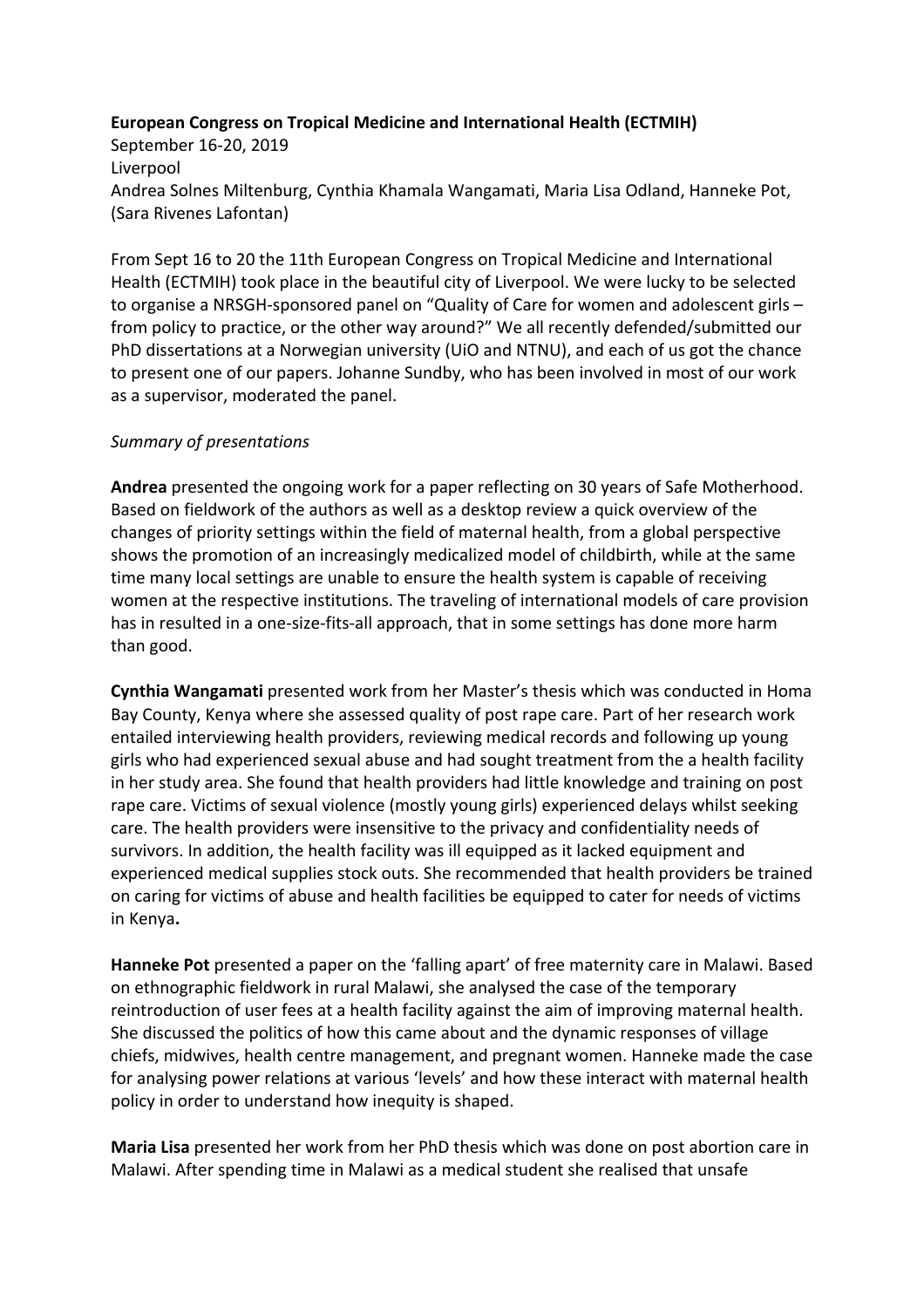abortions were causing many complications that needed to be treated in the impoverished health system. Incomplete abortion were not treated according to the guidelines, but were in most cases treated using old fashioned curettage which is more expensive and leads to more complications. She therefore did an intervention study to try an increase the use of the recommended method of manual vacuum aspiration (MVA) by training health care personnel. The intervention was successful and there was a 20% increase the use of MVA over curettage in the intervention hospital. Still, qualitative focus group discussions revealed that the health personnel were still experiencing many obstacles to doing MVA such as lack of equipment, time and support. Hence, introducing more medical treatment of incomplete abortions could be the way forwards in Malawi.

**Johanne** presented on behalf of Sara who was not able to come. The presentation was focussed on the health provider and women's experience of the Moyo, a handheld doppler device, which assists in monitoring the fetal heart rate during birth. A study implemented in Tanzania. Overall experiences were positive, and some women would believe the moyo in itself increase a woman and babies safety. The study addresses some challenges regarding the implementation of the Moyo, and suggests increased attention should be given to training, refresher training and ensuring proper information provision on the working mechanisms of the device.

## *Panel discussion*

We engaged in very interesting discussions with the audience. Many of the people who asked questions had worked in Kenya, Tanzania, or Malawi and acknowledged the importance of social science research in global health. Despite the wide variety of topics addressed in the panel, all panel members received questions and the audience was able to grasp the importance of a diverse use of research methods within the field of sexual and reproductive health.

After closing of the session, several members of the audience remained for individual discussions. Some participants had expressed that the panel had been an 'eye opener' and that medicine and social science should really collaborate more. Also, there were some people present that had previously worked for the WHO and were responsible for putting misoprostol (medical treatment of incomplete abortions) on the standard equipment list which lead to some interesting discussions about the implementation of surgical methods versus medical treatment in low-resource settings.

## *Conference experience*

Apart from the many interesting panels - starting at 8am and ending at 6.30pm - the conference also offered plenty of networking opportunities. In between sessions there were coffee breaks and lunch breaks allowing for meeting other conference participants. We were invited to join a dinner together with the Norwegian group from Bergen, which helped to further strengthen the national relations, discuss ongoing research projects, teaching methods and possible avenues for future collaboration. Also we were informed of the plans for the conference in Bergen next year. We also attended the conference dinner and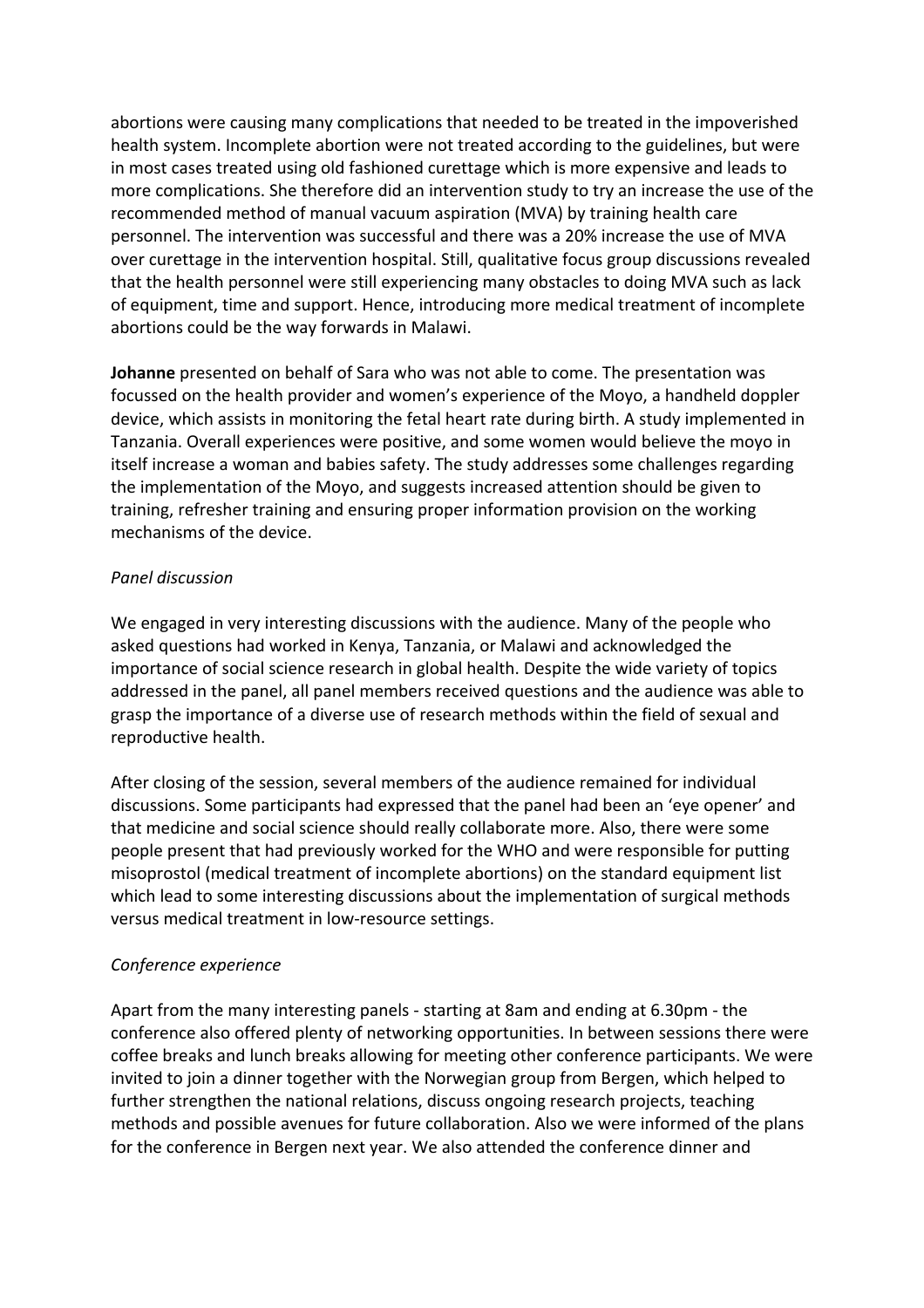Hanneke further expanded her network in the Netherlands by meeting a group of tropical doctors and researchers interested in maternal health.

Liverpool offered beautiful scenery: the newly built conference centre is located along the Mersey river, the weather was warm and sunny, some of us visited the slavery museum, and Johanne and Hanneke took a photo shoot with the Beatles statue  $\odot$ 

We strongly encourage NRSGH students to attend this congress, especially because the next edition will be held in Bergen!



Photo credit: Tord Roe, Global Health Norway